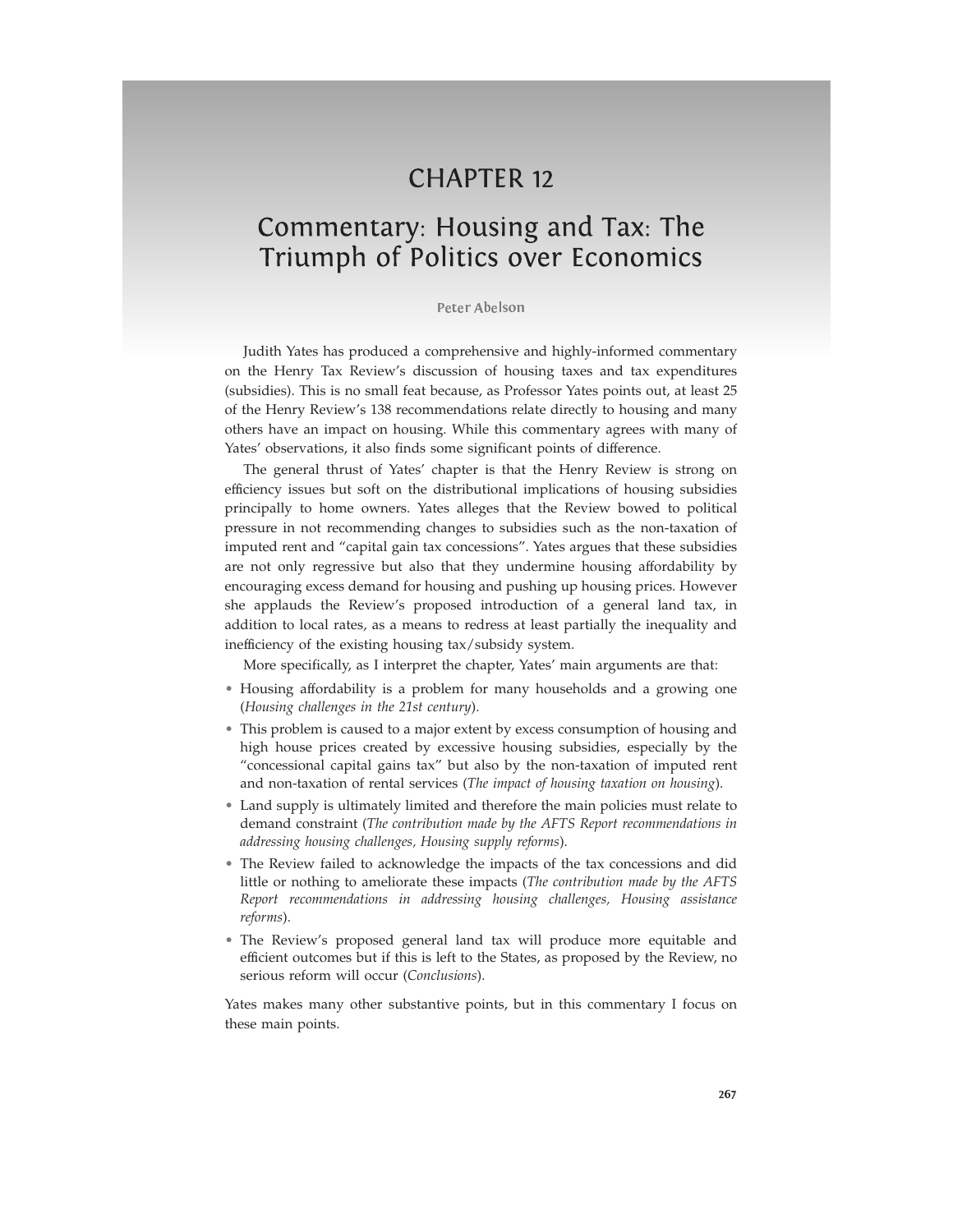Australia's Future Tax System: The Prospects after Henry

### 1HOUSINGAFFORDABILITY

Yates bases the notion of declining housing affordability on two main propositions. One is that although 70% of households are still home owners in Australia, as they have been since 1960, this proportion is likely to fall. Yates argues that home ownership has held up to date as a result of the ageing of the population. However she notes that between 1981 and 2006 home ownership rates for households with a reference person aged between 25 and 34 years declined by 10 percentage points to 51%. In her view, fewer young people now own housing because they cannot afford to buy a house. No data on housing user costs are provided to support this contention. Another plausible explanation for this decline could be lifestyle changes with deferred long-term partners and deferred children but this and other possible explanations are not explored.

The second proposition is that housing is increasingly unaffordable for renters with nearly 500,000 households paying rent in excess of 30% of their gross household income. The major source for this estimate is the National Housing Supply Council Report (NHSC, 2010).

The basic premise of the NHSC Report and many other commentators (see Yates, 2008) is that housing is unaffordable and households experience housing stress if they are in the lower 40th or 50th percentile and *spend more than 30% of their gross income on mortgage repayments and interest or on rents*. As the Productivity Commission (2010) points out, the number of households in "unaffordable housing" falls considerably when Commonwealth rental assistance is deducted from both household income and rents paid.

The NHSC Report (2010, p 103) observes that in 2007-08 a total of 1,410,000 private rental dwellings were affordable for the 814,000 private renter households in Australia with incomes below the 40th percentile. However, 1,089,000 of these dwellings were occupied by households in higher income percentiles. Using the 30% housing expenditure criterion, the NHSC Report then concludes that, instead of a surplus of affordable housing, there was actually a shortfall of nearly 500,000 affordable and available dwellings for those in the lower two household income quintiles.

In my view, as argued in Abelson (2009), there are serious weaknesses in the widely adopted definition of housing affordability cited above. The definition is not based on any accepted principle of housing user costs, which for homeowners would *exclude* all mortgage repayments as savings and *include* real capital gains as an offset to housing costs. Most importantly it ignores the fact that housing expenditure (and location) and household size are all choice variables. A plausible explanation for much of the allocation of housing to households that the NHSC Report observes is that households are exercising a significant amount of choice.

Undoubtedly many households find it difficult to afford reasonable housing by current day standards. These include many households who spend less than 30% of their gross income on rents. However it would be hoped that methods for estimating housing affordability problems could be significantly improved and that more realistic estimates of households with housing affordability problems could be achieved.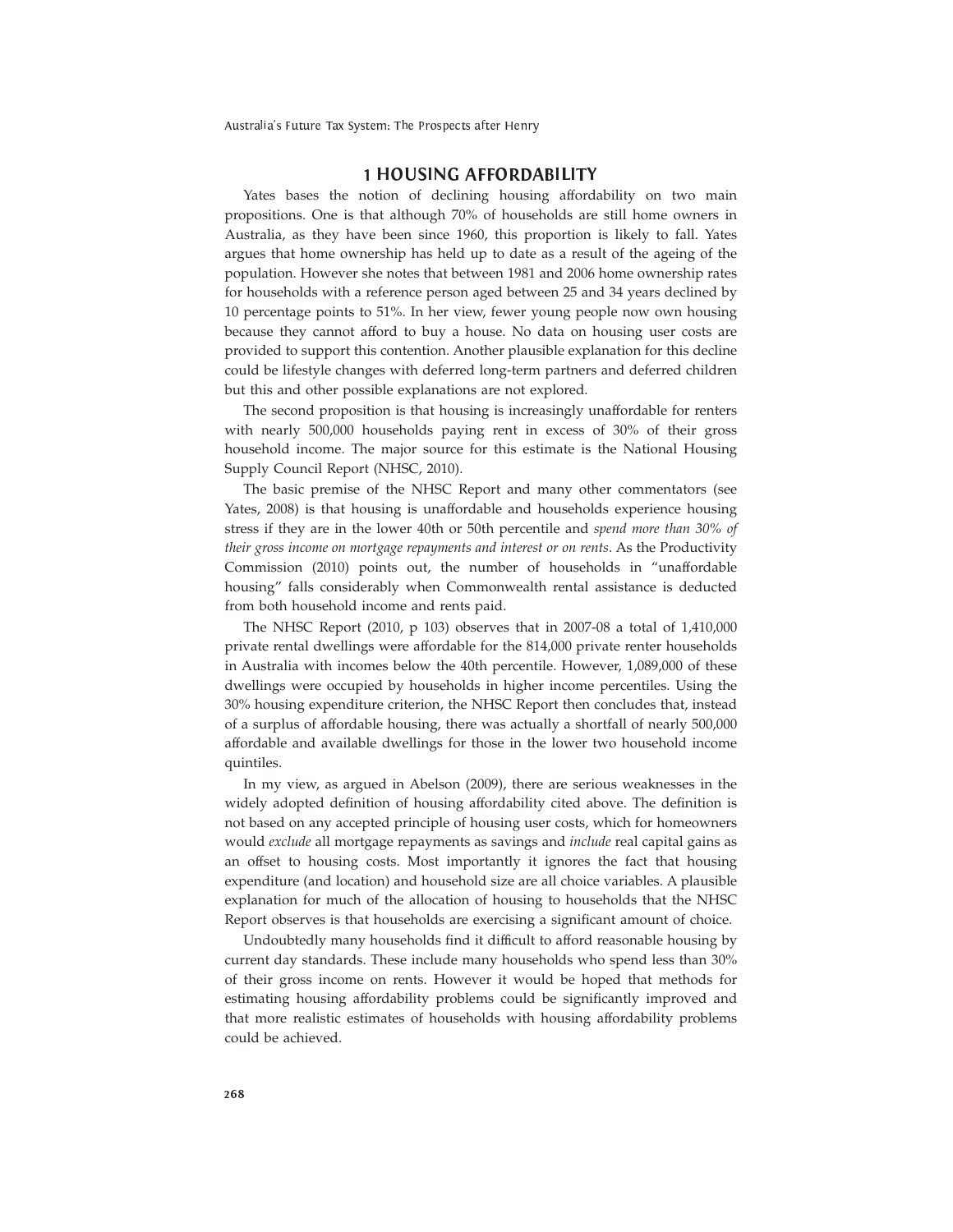#### 2SIZEOFSUBSIDIESES <sup>P</sup> <sup>E</sup> <sup>C</sup> <sup>I</sup> <sup>A</sup> <sup>L</sup> LYCAPITALGAINSTAX  $\sim$  such a second contract of the second contract of the second contract of the second contract of the second contract of the second contract of the second contract of the second contract of the second contract of the se <sup>U</sup> <sup>B</sup> <sup>S</sup> <sup>I</sup> de la companya de la companya de la companya de la companya de la companya de la companya de la companya de la where the contract of the contract of the contract of the contract of the contract of the contract of the contract of the contract of the contract of the contract of the contract of the contract of the contract of the cont

As Yates shows, the three large homeowner subsidies are the non-taxation of capital gains and the non-taxation of imputed rent and of rental services. According to estimates in Abelson and Joyeux (2007), Yates and the Australian Treasury (2010, as quoted by Yates, *The extent of housing taxation and transfers*) may have slightly under-estimated the size of the latter two subsidies, but grossly over-estimated the capital gains tax (CGT) subsidy. At between \$30 billion and \$44 billion per year, the Yates and Treasury estimates of the CGT subsidy represent nearly all the estimated net subsidy to housing whereas Abelson and Joyeux (2007) estimated the CGT concession to be worth \$7 billion per year.

The major reason for the difference is the choice of benchmark. Yates and Australian Treasury presumably estimate the subsidy relative to the actual CGT tax on 50% of nominal capital gains (at sale realisation) which was introduced in 1999. This CGT is itself widely regarded as concessional but actually it substantially *increased* the CGT compared with the regime in place for the previous 14 years, namely a tax on 100% of the real gain in prices. Abelson and Chung (2005) estimated that the real increase in house prices in Australia in the long run was about 2% per year but that about half of this was due to increased quality, especially from renovations, so the real long-run increase in house prices for a constant quality product is 1% per year. With a long-run inflation rate of say 3% per year, nominal house prices would therefore increase by about 5% per year. With a tax on real gains after homeowner expenditure, a homeowner would pay CGT effectively on 1% of the house price per year. With a 50% tax on nominal gains a homeowner would pay CGT on 2.5% of the house price per year.

It is hard to see any efficiency or equity in a CGT on nominal gains including gains due to owner renovations (which account for over 40% of all investment in housing and are already taxed via the goods and services tax (GST)) or indeed on home and property asset maintenance (which also bears the GST).<sup>1</sup> There remains a substantial subsidy to home owners but estimates of \$30 billion to \$40 billion per year appear greatly exaggerated against an efficient and equitable benchmark.

#### 3 LAND SUPPLY LIMITS

The view that land supply for housing is limited is an important input to the conclusion that subsidies for home owners lift housing prices and crowd out housing for lower income households. If land supply is limited, and the application of capital to land is highly constrained, the opportunity for supply-side solutions is greatly reduced and subsidies principally increase prices rather than housing.

It is true that there has been very little growth in new housing supply in Australia over the last 20 years. New housing over the whole country has averaged around 140,000 houses and apartments per year in five-yearly periods since 1990 (and the total has not increased with population or income growth). This lack of growth has contributed to an increase in real house prices. Abelson et al (2005) estimated that the Australia-wide elasticity of real house prices to

This comment on efficiency needs to be qualified by noting the difficulties in drawing firm conclusions in highly distorted markets.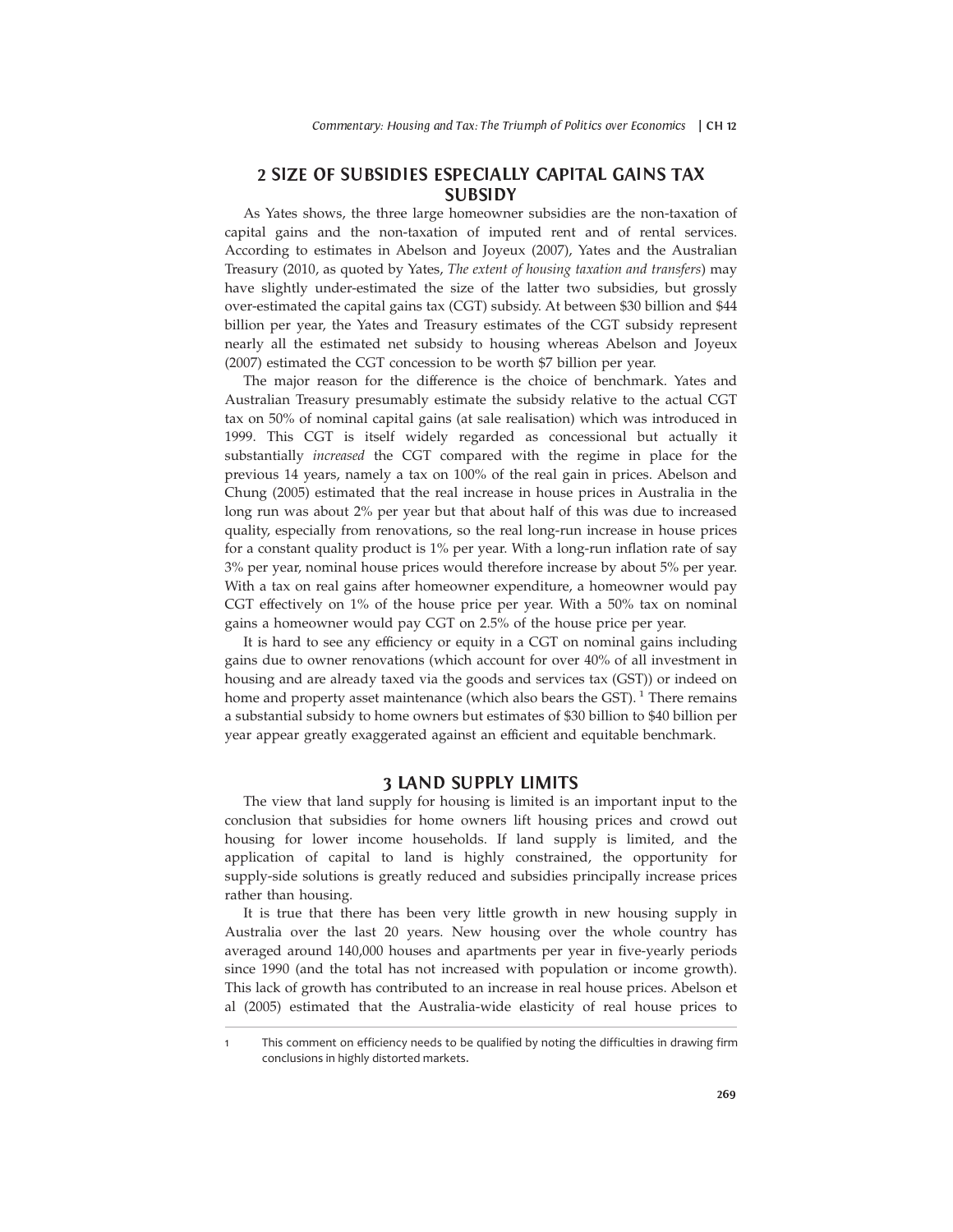Australia's Future Tax System: The Prospects after Henry

housing stock per capita is 3.6% (ie, an increase of 1% in the total housing stock would reduce real house prices by 3.6%).

However the basis for the view that residential land is limited is not clear. There is a large amount of land available for residential development around most Australian cities, including Sydney, and all regional centres. The lack of new housing is more a reflection of planning and infrastructure restrictions than of lack of land (Applied Economics, 2010). As a society we may or may not wish to use this extensive land for housing but this should be resolved by cost-benefit analysis not by assumptions about topographical or other constraints.

#### 4 TAX CONCESSIONS AND HOUSING AFFORDABILITY

Do the tax concessions, especially those to home owners, create overinvestment by home owners and worsen housing affordability for some homeowners and most renters? This is a complex issue. However some key points may be made. Clearly, for any given housing supply the home owner subsidies reduce the supply of rental housing and increase rentals. However, it is not clear that the subsidies create over-investment in housing. The main reason is that in many areas the surplus of housing land values over alternative land use values due to restrictions on new housing is much greater than the present value of the annual subsidy to housing. Abelson and Joyeux (2007) estimated that there is an average Australia-wide surplus of \$50,000 per new house constructed in Australia and that the extra housing induced by the homeowner subsidy represents a *net social benefit* of \$187 million per year.

Home owner subsidies also encourage over \$20 billion of investment annually in home alterations and additions. Given that GST is paid on these expenditures, the net subsidy may not be large. However more relevant here, if a homeowner spends capital to renovate their house or build a second storey, it is not clear that this expenditure of capital is depriving anyone of an affordable house.

### 5LANDTAXATION

using scarce and valuable land they are contributing to a housing affordability However I agree with the Review and with Yates that insofar as households are problem. This may manifest itself in extra transport costs as much as in higher house prices. But either way there is a case for arguing that consumption of land space does cause some pecuniary externalities and hence equity issues. Hence I agree with the proposal for a general land tax in addition to local council rates (an existing tax on land) with the proviso on equity grounds that the revenue should be hypothecated to the relevant urban area city rather than to the nation.

Moreover, in Sydney and possibly in other cities, it may be remarked that there are significant subsidies to land ownership at the fringe which hold up the release of land for residential development. In Sydney, when land is rezoned for housing use it is revalued. However if the main actual land use is deemed to remain rural, the landowner continues to pay the generally low rural rate on the revised land value rather than the higher urban rate. Secondly, payment of rates on the uplift in value on the rezoned site can be postponed until the land is sold. And further,